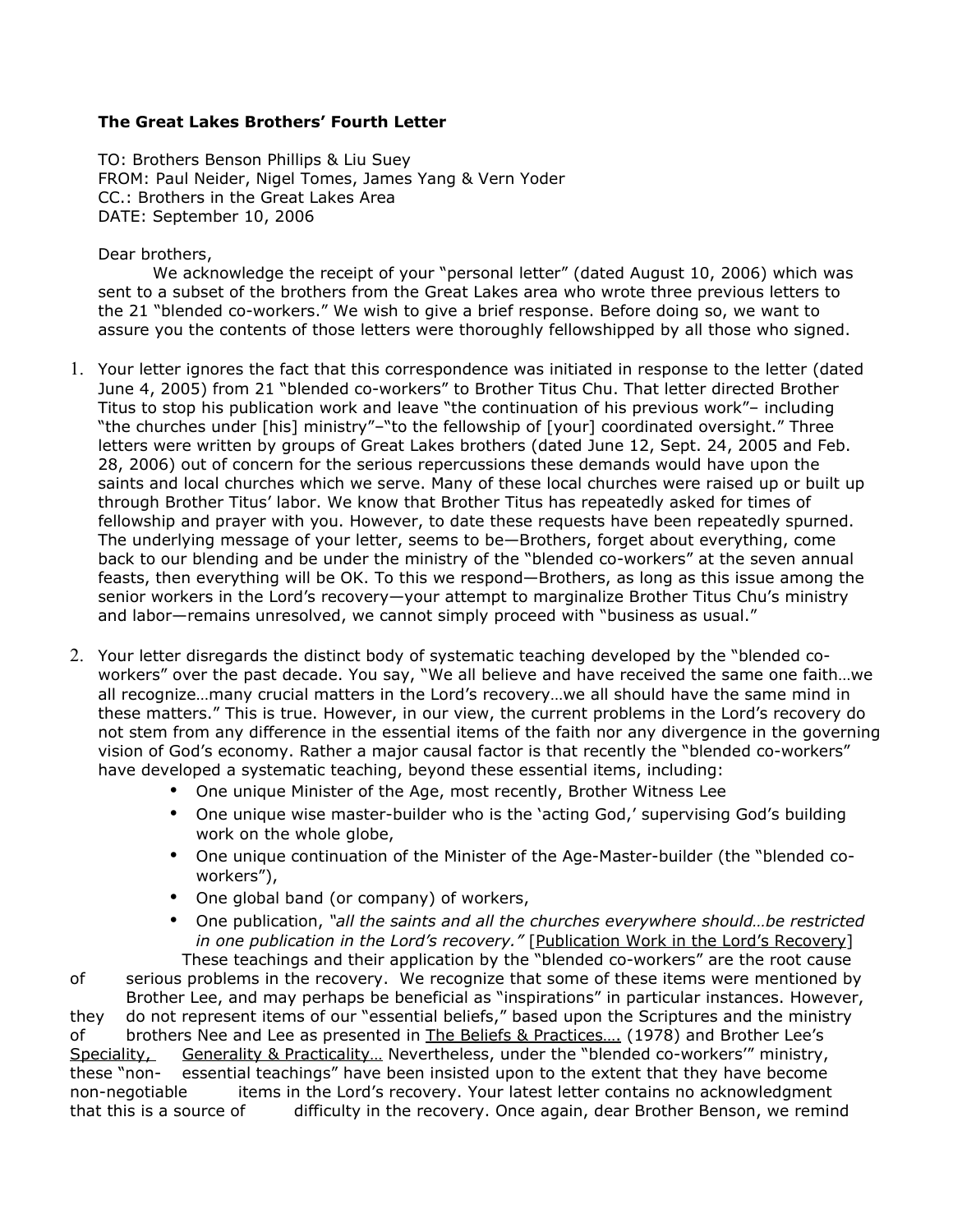you of your own "prophetic" word of warning: "*If we are special and insist on anything other than the common faith, the oneness will surely be damaged, and divisions will occur.*" (Benson Phillips, Preface to, Speciality, Generality & Practicality...). Yet, haven't you and the other "blended co-workers" made the items mentioned above essential, nonnegotiable items? Aren't you insisting upon them to the extent that they are part of the constitution of the recovery?

- 3. You fail to acknowledge the serious concerns raised in the Great Lakes brothers' previous letters. These include the following matters:
- The use of the LSM podium to attack churches and activities in this area
- The interchangeable use of "the ministry" to mean the New Testament ministry, Brother Lee's ministry & the Living Stream Ministry.
- The elevation of LSM above its Levitical role a business office publishing and distributing both W. Nee's and W. Lee's books, tapes, etc.
- The tendency towards uniformity and conformity, including your emphasis that "*interpretational differences prove that some…are not under the Head.***"**
- Your rejection of our request for fellowship, asserting *"The Acts 15 fellowship you requested [has] already taken place."*
- Your failure to fulfill the "Phoenix Accord" of February, 2003. Your failure to explain why you abrogated the "Phoenix Accord"
- Your unilateral termination of the fellowship@coworkers.net facility, Oct. 2005
- Your use of the podium, the printing press, and the web-cast to propagate your "one publication" doctrine, deprecate alternative viewpoints and prejudice the saints against the ministry and publications of Brother Titus Chu, Brother Dong and others.
- Your exclusive definition of the Body*—"the Body equals the recovery"*

In summary, the Great Lakes brothers' second letter said, "We are concerned that while you are teaching one flow, you may be producing conformity; as you are stressing oneness, you may be producing only uniformity in outward practices; while you are emphasizing fellowship, you may be just exercising control; and as you are speaking about the organic Body, you may be actually establishing a global organization." (Great Lakes brothers, September 24, 2005)

Their third letter elaborated on these points. In particular the Great Lakes brothers questioned your teaching concerning the Body—an item you have made the centerpiece of your ministry. The "blended co-workers" are on record as equating the Body of Christ with those believers within the Lord's recovery*—"the Body equals the recovery"* [*The Ministry,* vol. 7, no. 6, Aug. 2003, p. 196] We regard this exclusive definition of the Body, embodied in the phrase*—"the Body equals the recovery"—*as contrary both to the Scriptures and the ministries of Brothers Nee and Lee. By this definition, aren't you excluding millions of genuine believers from the Body? Yet, this concept appears to underlie much of your teaching on this crucial topic. This point has been raised repeatedly by brothers among us, yet you have turned a blind eye and a deaf ear to this matter and others listed above. To date these issues have not been meaningfully addressed by any of the "blended co-workers."

Moreover we fear the "blended co-workers'" teaching is becoming even more exclusive, as evidenced by brother Ron Kangas' speaking during the last LSM training. It seems brother Ron's definition of the Body includes only LSM's "blended co-workers" and those who are "one" with them. [*The Ministry*, Vol. 10, No. 4, July 2006, p. 208] Moreover, it seems that your definition of the "fellowship of the Body" corresponds to your exclusive definition of *"the Body equals the recovery."* Doesn't brother Ron's definition of the "fellowship of the Body" as the "fellowship of the local churches," suggest the Lord's recovery has proprietary rights over the fellowship of Christ's universal Body? [*The Ministry*, Vol. 10, No. 4, July 2006, pp. 210-11] The believers in the local churches represent a small percentage of all genuine believers. How then can you justify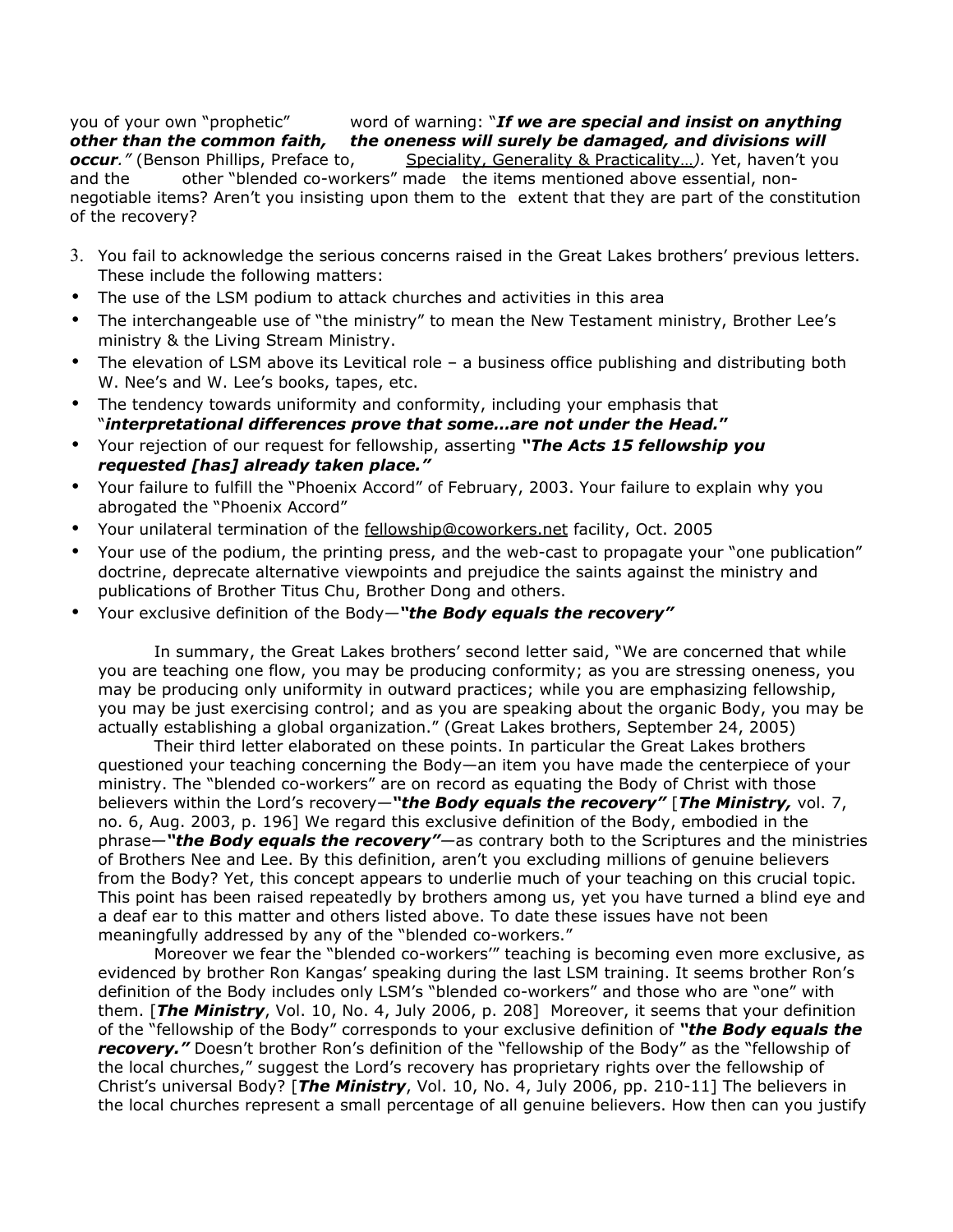such an exclusive definition, equating the "fellowship of the Body" with the "fellowship of the local churches"? Doesn't this definition exclude millions of genuine believers from the fellowship of the Body?

Many brothers feel that Brother Ron's exposition of leprosy in the house, at the LSM training, [*The Ministry*, Vol. 10, No. 4, July 2006, pp. 210-13] and the tone in which it was delivered, were an attempt to threaten and intimidate the leading brothers in the local churches. It seemed brother Ron was essentially saying—If you don't fellowship with us, you're not in the fellowship of the Body, you're a 'local sect,' contaminated by leprosy and we have the authority to deal with you. If this is indeed the case, it is ugly. The "blended co-workers" appeared to be threatening to denounce, excommunicate, quarantine or cut off local churches which don't comply with their demand to participate in their "fellowship." Some brothers asked whether Brother Ron's teaching is an attempt to lay the groundwork for some future disciplinary action. May we remind you that Brother Lee's exposition of Leviticus emphasized the role of the local elders and of the apostle in dealing with such cases. For example, Brother Lee said, "**the leading brothers** or those who are concerned for the church **approach** the Lord or **the apostle,** the Lord's deputy…" [W. Lee, Life-study of Leviticus, Message 44]. We note that Brother Lee referred specifically to "the apostle." Nowhere did he did employ nebulous terms like the "organicallydeputized representatives of the Body," along the lines of Brother Ron. The New Testament is clear that authority rests with the apostles (1 Cor. 12:27). Nowhere does the New Testament recognize a group of "blended co-workers" superseding an apostle in his relationship to the churches.

We agree with the "blended co-workers'" statement (uttered on several occasions) that there is no apostolic succession. Hence, none of you brothers has inherited Brother Lee's position to handle such matters. None of you is related to the local churches here as Brother Lee was. Even together, as a group of 21 brothers, you cannot fill Brother Lee's shoes as "the apostle." There is no inherited collective apostleship in Scripture. Regardless of your presumed authority as the "blended co-workers," the fact is, none of you has labored among the churches in this area as an apostle. Who then has the authority to deal with any (supposed) "leprosy" among the churches in this area? According to our realization, only Brother Titus Chu has labored directly as an apostle here, raising up churches and appointing elders (1 Cor. 9:1-2). Brother Benson, you may have some apostolic authority in relation to certain churches in Texas. You do not in this area. We feel on this issue we must be frank and honest according to the truth. Please be faithful to Brother Lee's teaching on this issue, instead of re-interpreting it in a self-serving manner.

Furthermore, we wish to remind you of Brother Lee's word regarding Romans 16:17 *"This verse can only be applied where the church life is proper. If a Christian group is divisive already, it does not have the standing to use this verse.…According to history, being unbalanced, over-emphasizing certain things, is the cause of all divisions…in some of the socalled churches, this verse could never be applied, because they do not have the standing to apply it. They are a division already. To apply this verse, we must absolutely not be divisive. We must fully be a genuine, proper local church with much balance…Only a local church that is proper, genuine, and normal has the position to apply verses such as Romans 16:17 and 2 Thessalonians 3:6, 14."* (W. Lee, *S peciality, Generality & Practicality…*,Chp. 4) Dear brothers, frankly we feel that this word about *"being unbalanced, over-emphasizing certain things"* applies to the "blended co-workers'" recent emphasis on one publication, one unique Minister of the Age-Master builder and related matters. Since, these items are divisive factors among us, (based upon Brother Lee's word) we question the "blended co-workers'" qualification to apply Romans 16:17 and similar verses. According to Brother Lee's word, only *"a genuine, proper local church with much balance"* has the position to apply these Scriptures. Have not the "*unbalanced, over-emphasizing"* teachings of the "blended co-workers" disqualified them from exercising authority in such cases?

4. The Great Lakes brothers' second letter said, "Since brother Lee's departure, you have been strongly emphasizing the matter of one ministry…you have not clearly distinguished between (1)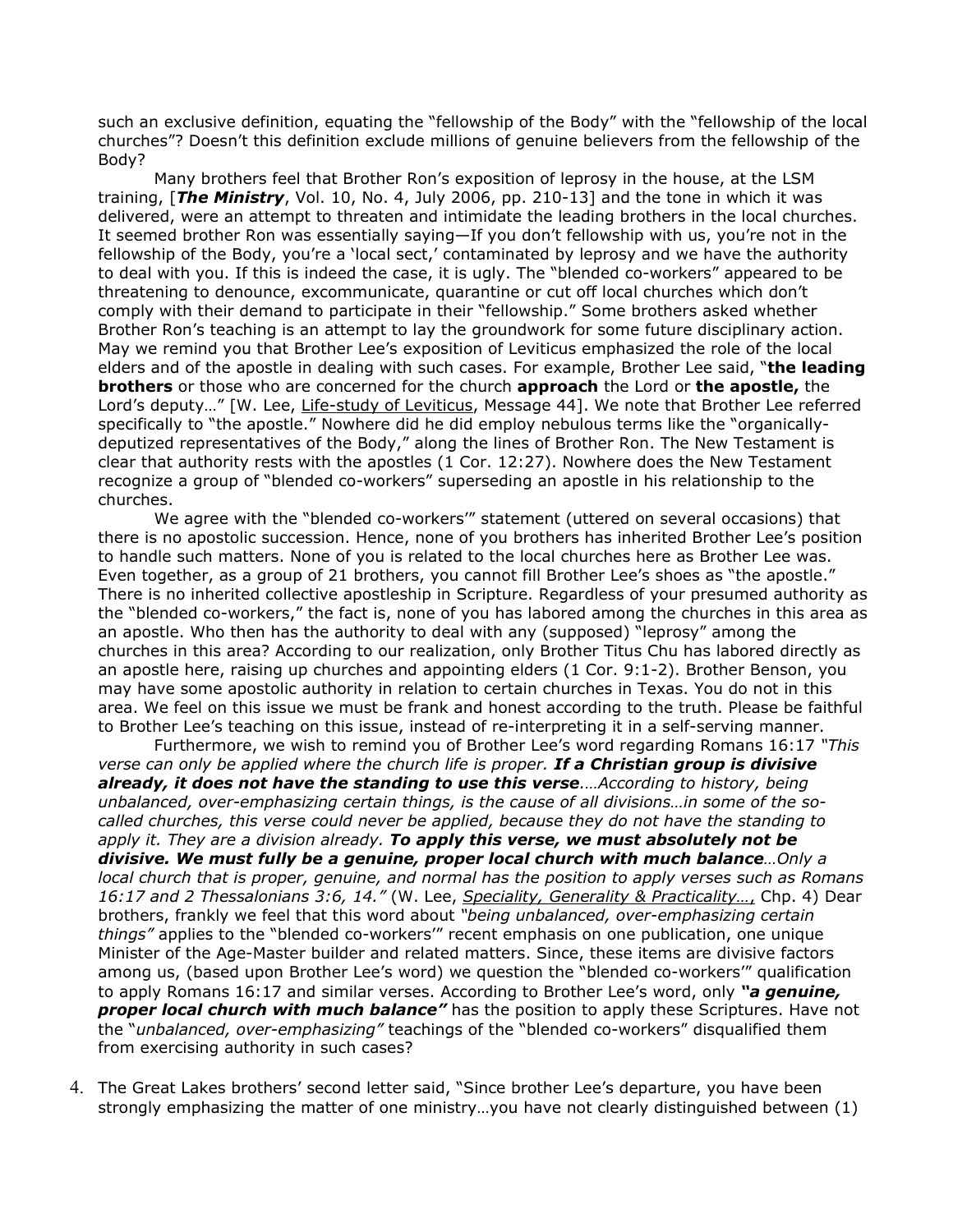the one New Testament ministry, (2) the different ministries that make up this one ministry (e.g., the ministries of Peter, Paul and John), (3) the personal ministries of Watchman Nee and Witness Lee, (4) ministries committed by the Lord to other workers and saints, and (5) Living Stream Ministry." (Great Lakes brothers, September 24, 2005). In your latest letter you describe Brother Lee's ministry as "this glorious ministry, which is the New Testament ministry in all its fullness." Yet, the New Testament includes the writings of the apostles Peter, Paul, John and others. Doesn't this unequivocal fact demonstrate that no single ministry (not even that of Paul) could encompass the whole "New Testament ministry in all its fullness"? How then could you make this assertion —"Brother Witness Lee's ministry...which is the New Testament ministry in all its fullness"—which violates the New Testament pattern? Was Brother Lee greater than the apostle Paul? Brother Lee never made such a claim, rather he said, "The teaching of the apostles was completed by Paul's teaching…his ministry was to…complete the revelation of the New Testament. **I had no part in this completion work**…" [W. Lee, *One Accord for the Lord's Move, Elders' Training Book, 7*, p. 42.] Surely, in saying this, Brother Lee recognized that he was less than the Apostle Paul. In elevating Brother Lee, aren't you "going beyond what is written" in the Scriptures (1 Cor. 4:6; 2 John 9)? No matter how much you wish to uplift Brother Lee, we cannot endorse such statements, which violate the New Testament pattern.

- 5. The Great Lakes brothers' third letter stated: "We recognize that, as believers today, we have a rich inheritance given by the Lord through many ministries over the centuries, especially the ministries of Watchman Nee and Witness Lee, the vessels used to raise us up. However, this does not mean that the local churches receive exclusively Witness Lee's ministry and no other ministry. '*Some have said that the Lord's recovery is a one-man show, that there is room only for the* ministry of Witness Lee, not for the ministry of anyone else. This is absolutely false. This is not my *intention nor is it my practice.'* (W. Lee, *Truth Messages*, p. 42) The New Testament Ministry is not exclusive, but inclusive. We recognize that both Watchman Nee and Witness Lee had a portion in the New Testament ministry. However, we reject the concept that the New Testament ministry belonged **exclusively** to either Brother Nee or Brother Lee and that it belongs **exclusively** to any brother or group of brothers claiming to continue the ministry of either brother." (Great Lakes brothers, February 28, 2006). This difference in understanding between you and us on the matter of ministry, may be a root cause of other differences. Yet, on this issue, we believe our stand is faithful to the Scriptures and the ministries of brothers Nee and Lee.
- 6. You express great concern that we are "drifting further and further away from the present truth." Yet, based upon the observations above, we ask: Who is drifting? Who has developed a system of teachings beyond both the Scriptures and Brothers Nee and Lee? May we suggest that your diagnosis—that we are "drifting further and further away"—stems from your use of a point of reference, which differs from ours. It seems your reference point, is the "blended co-workers'" teachings which extend and elaborate beyond "what has been written" in the Scriptures (1 Cor. 4:6; 2 John 9) and the ministries of brothers Nee and Lee. The stand we take today is the same as that expressed in *The Beliefs and Practices of the local churches* (1978). This document was not withdrawn during Brother Lee's lifetime, nor was it superseded or abrogated by Brother Lee's later ministry on the "High Peak truths" (including the Body). Again we ask, who is drifting? Your letter says, "People among us sometimes change." Indeed, we feel that the "blended co-workers" have changed in their stand and teaching. For ourselves, we boldly declare with a pure conscience that **we** have not changed, nor have we drifted.
- 7. Dear Brother Benson, the Great Lakes brothers are disappointed that you have failed to address the issues outlined above, plus other matters mentioned in their three letters. Instead you assert that the Great Lakes brothers' concerns have been adequately addressed on the LSM-sponsored website, AFaithfulWord.org. This is not the case. Despite the volume of material on that website (100,000 words,) it fails to address, in a forthright manner, the concerns they have raised. For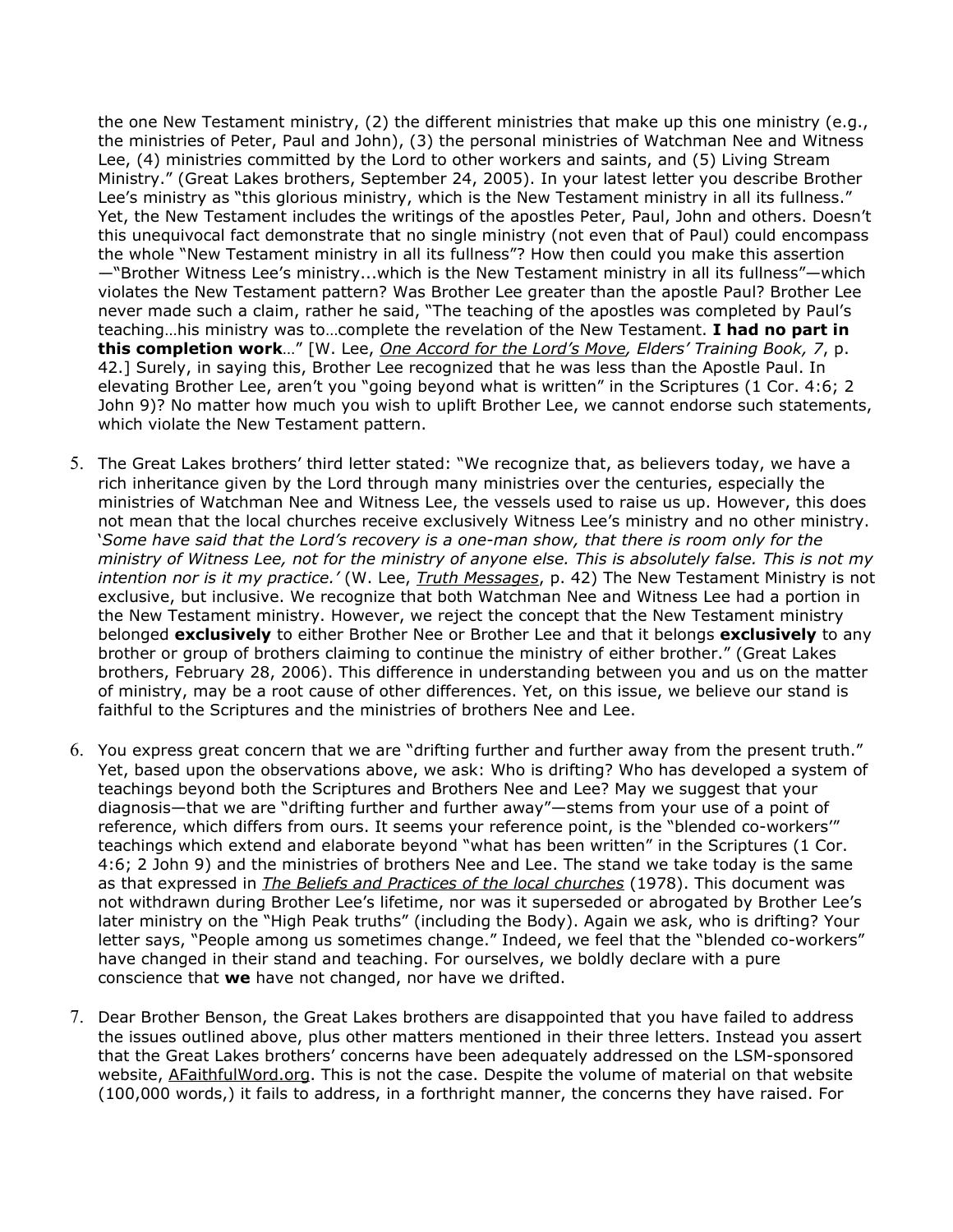example, that website does not address the serious issue of your definition that *—"the Body equals the recovery."* Neither does AFaithfulWord honestly address Brother Lee's final speaking of his "painful repentance" for his attitude towards denominational believers. On the contrary, it seems the AFaithfulWord website wishes to portray Brother Lee as infallible in repenting for **the local churches'** attitude, rather than for his own personal attitude to denominational believers. Yet the translated transcript of Brother Lee's final message reveals otherwise. He said, "*We all* made mistakes in this matter in the past, I myself included; I confess that, I had, for this *matter and before the Lord, a very painful repentance…"* (Literal translation)*.* Previously, on another occasion, Brother Lee said, *"…do not think that any leader could not make a mistake. Only the Lord Jesus, the unique Leader, never made any mistake. It is absolutely impossible for Him to be mistaken. However, all of us, including Peter, have made many mistakes."* [W. Lee, *One Accord for the Lord's Move, Elders' Training, Book 7*, p. 113] Given Brother Lee's own admission—"*do not think that any leader could not make a mistake...all of us… have made many mistakes"*—why are the "blended co-workers" so reluctant to admit that Brother Lee ever made a mistake? Why does the LSM website, AFaithfulWord.org shift the focus of Brother Lee's final repentance away from Brother Lee to the local churches? Moreover, the attempt by AFaithfulWord.org to provide a scriptural basis for your 'one publication' policy is fatally flawed by *eisegesis*. These are just a few examples. Put succinctly, we are motivated to ask: Given its name, to whose word is this website faithful? AFaithfulWord.org is not faithful to God's Word, nor to the word of the ministry of Brothers Nee and Lee. Rather, AFaithfulWord.org seems to be a "Word to the Faithful," the faithful followers of LSM, who are willing to give blanket endorsement to whatever you brothers say.

- 8. Rather than address the Great Lakes brothers' concerns you invite them back to your "blending," in the form of the seven LSM feasts. Yet, it seems that, in your concept and practice, "blending" (like "fellowship") is a "one-way street." We appreciate Brother Lee's exposition of blending in the copious quotes you cite. Yet, we have looked in vain, for the genuine application of Brother Lee's fellowship in your interactions with us. For example, when did the "blended co-workers" ever "stop and fellowship" with us before proceeding on a course of action (which Brother Lee says is the real meaning of blending)? What about the "blended co-workers'" decision to hold a young peoples' conference in Chicago this Labor day weekend (Sept. 1-4, 2006)—Did you brothers stop and fellowship with us, before inviting the young people in the churches we serve? NO. You accuse Brother Titus of conducting conferences which (according to you) compete with LSMsponsored events. Yet the "blending brothers" don't hesitate to schedule a conference in Chicago to compete with the Labor Day Weekend conference in Cleveland, which had been held continuously since 1993 for all the Great lakes churches. Isn't this is double standard? Moreover, we reject the notion, implicit in your letter, that authentic blending only occurs at LSM-sponsored events, under the ministry of the "blended co-workers."
- 9. Dear brothers, your latest letter adds to our disquiet. We are alarmed by your statement that it is not sufficient to be "altogether according to the leading of Brother Lee in his ministry." Rather, you assert that, we must also be restricted by **"the history of Brother Lee's leading** in the recovery." This statement has serious implications. By this assertion, aren't you implying the churches should be restricted by Brother Lee's personal practice and his individual leading from the Lord? Perhaps this explains why you object to certain practices, based solely on Brother Lee's personal feeling, without any Scriptural basis whatsoever [*The Ministry*, vol. 8, no. 6, (June 2004) p. 97]. Where will this process end? Brother Lee strongly objected to the use of multicolored tracts and gospel invitations; endorsing only black-and-white. Do you brothers intend to impose this requirement on all the churches? Brother Lee felt personally that he should only wear white shirts when he ministered. The "blended co-workers" also follow Brother Lee in this practice. That is up to your conscience before the Lord. Do you now intend to impose a "white shirt requirement" on all ministering brothers throughout the recovery, based upon "the history of Brother Lee's leading in the recovery"? Doesn't this amount to establishing **a tradition** based